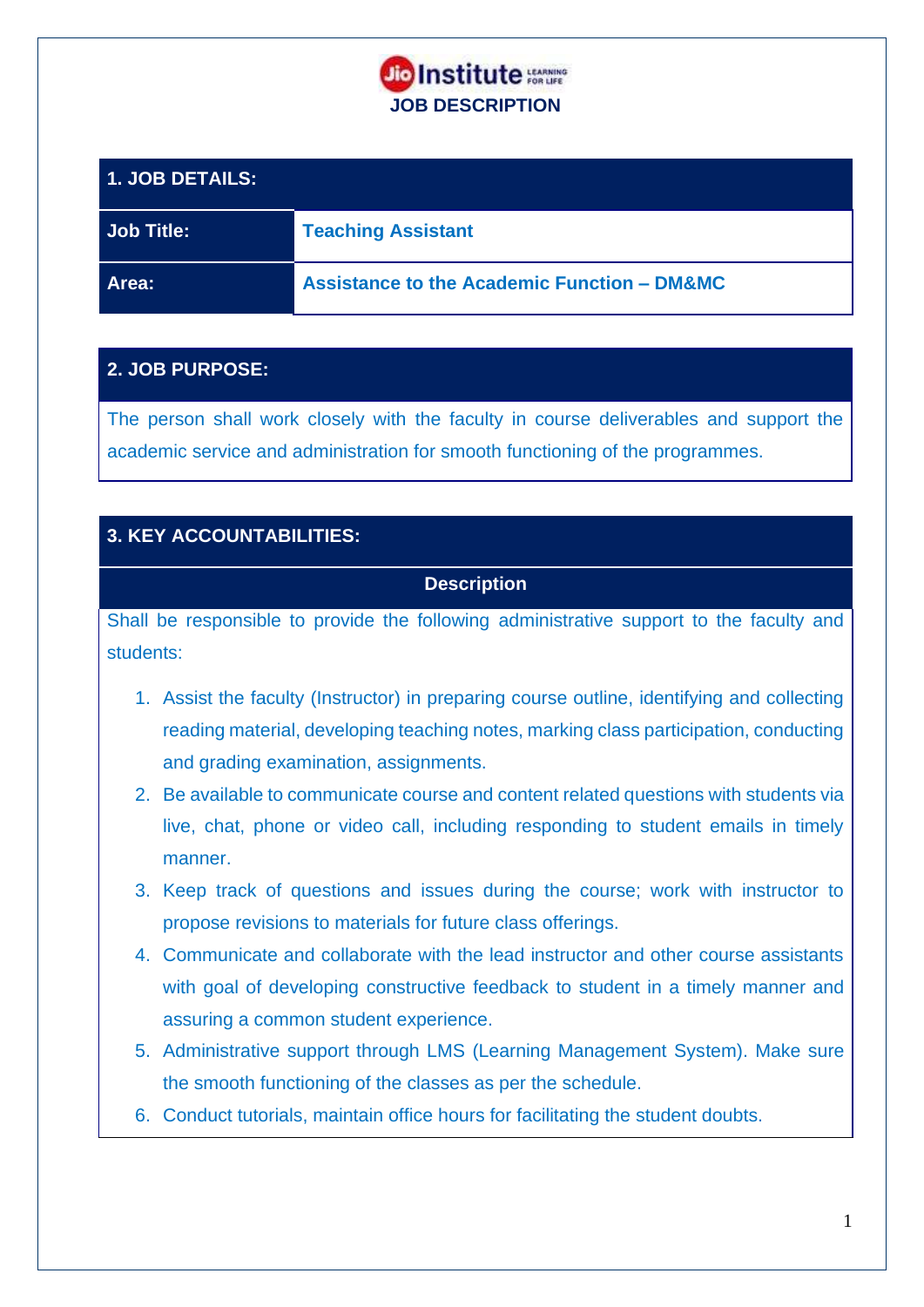

- 7. Able to handle all labs under the domain and help the students in learning or working at the lab. Also assist with testing and calibrating the lab equipment in preparation for specific tasks.
- 8. Ability to organize and prioritize work for timely completion for both classroom and lab environment.
- 9. Maintain confidentiality about the student performance and work, discuss confidential information obtained in a course only for appropriate professional purpose and only with persons clearly concerned with such matters.
- 10.Along with their primary role, as Jio Institute is currently operating in a start-up environment, you may be expected to contribute to various fields of work [ex. special projects, etc.], as needed.
- 11. Perform other additional responsibilities as requested from time to time.

| <b>4. COMMUNICATIONS &amp; WORKING RELATIONSHIPS:</b> |                              |  |
|-------------------------------------------------------|------------------------------|--|
| Internal:                                             | <b>External:</b>             |  |
| <b>Advisory Committee</b>                             | <b>External Stakeholders</b> |  |
| <b>Programme Chair</b>                                | <b>Visiting Faculty</b>      |  |
| <b>Faculty Members</b>                                |                              |  |
| <b>Students</b>                                       |                              |  |
| Other JI teams                                        |                              |  |

# **5. QUALIFICATIONS, EXPERIENCE & SKILLS:**

#### **Qualifications:**

Master's / Post-Graduate in relevant discipline. Marketing, Communication, Media, General management, Quant & analytics will be preferred.

#### **Preferred Experience:**

Experience with any of the given domains - digital marketing, communications channels, marketing research & analytics, digital media, public relations, branding and product management.

#### **Job-Specific Knowledge & Skills:**

• Excellent oral, written, and communication skills.